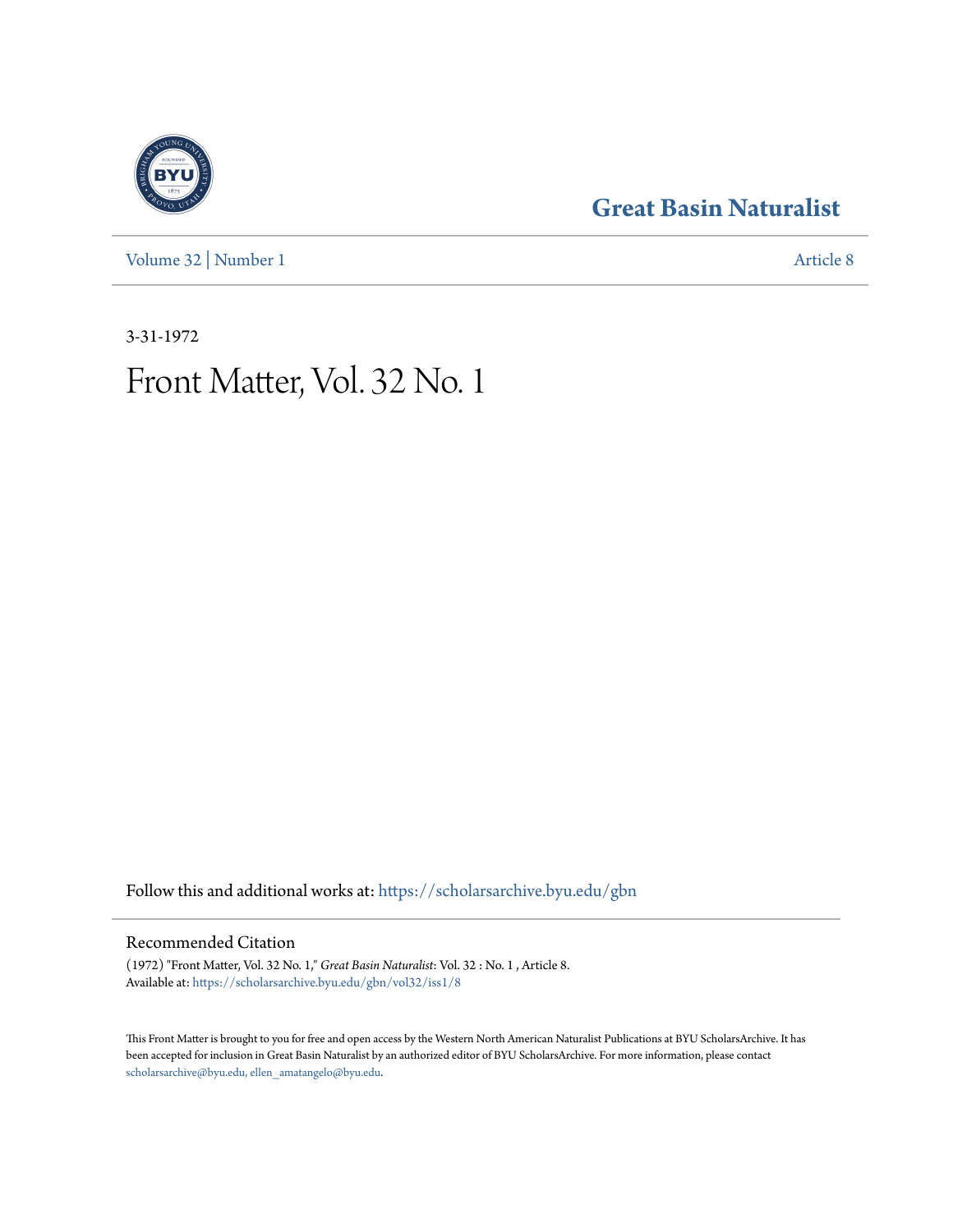

MUS. COMP ZOUR- Volume 32, No. 1

March 31, 1972

MAY 191972

HARVARD **HARVE BOTTY** 

**The** 

# **Great Basin** ORTURALIST



PUBLISHED BY BRIGHAM YOUNG UNIVERSITY